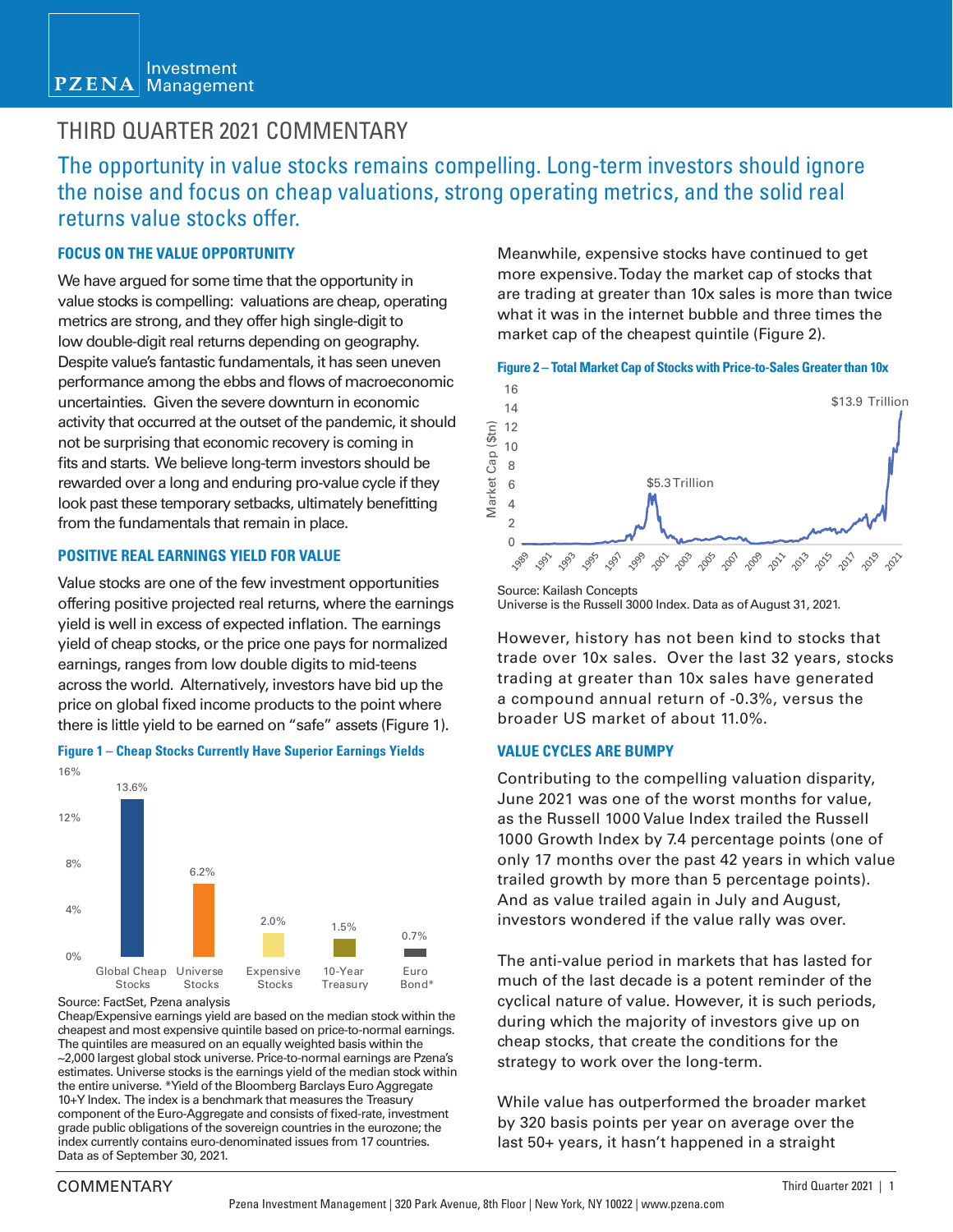## PZENA COMMENTARY CONT.

line. In fact, even during powerful value cycles, there are numerous shorter periods in which value underperforms the market (Figure 3).

**Figure 3 – History of Value<sup>1</sup> Outperformance Vs. The Market<sup>2</sup>** 



| <b>Pro-Value Cycles</b> | Value <sup>1</sup> | Market <sup>2</sup> | <b>Relative</b><br><b>Performance</b> | # Months |
|-------------------------|--------------------|---------------------|---------------------------------------|----------|
| Jul '73-Mar '78         | 134.8%             | 7.6%                | 127.2%                                | 57       |
| Dec '80-Aug '88         | 414.7%             | 150.3%              | 264.4%                                | 93       |
| Nov '90-Aug '95         | 248.4%             | 117.1%              | 131.3%                                | 58       |
| Mar '00-Feb '07         | 190.6%             | 13.7%               | 176.9%                                | 84       |
| Dec '08-Jun '14         | 250.3%             | 142.8%              | 107.5%                                | 67       |
| Feb '16-Jan '17         | 40.2%              | 19.6%               | 20.6%                                 | 12       |
| <b>Average</b>          | 213.2%             | 75.2%               | 138.0%                                | 62       |
| <b>Cycle To Date</b>    |                    |                     |                                       |          |
| Oct '20-Sep '21         | 69.7%              | 32.3%               | 37.4%                                 | 12       |

Source: Sanford C. Bernstein & Co., Pzena analysis

Blue solid line within chart represents a relative index displayed using a logarithmic scale.

1 Cheapest quintile price to book of the ~1,000 largest US stock universe (equal-weighted data). <sup>2</sup>Cap-weighted universe data.

Returns do not represent any specific Pzena product or service.

We define a cycle as when the relative performance of value vs. the market from the last peak or trough is at least +/-1500 basis points and has persisted for a minimum of 12 months.

Data in US dollars through September 30, 2021. Past performance is not indicative of future returns.

Over the past 42 years, the Russell 1000 Value Index has outperformed the Russell 1000 Growth in 51% of all months. Interestingly, during pro-value cycles, or periods when value dominates growth, this only improves to 56% (Figure 4).

#### **Figure 4 – Bumps in the Value Cycle**

|                                     | <b>All Periods</b> | <b>Pro-Value</b><br><b>Cycles</b> |
|-------------------------------------|--------------------|-----------------------------------|
| <b>Frequency Value Beats Growth</b> | 51%                | 56%                               |
| Months Value Trails Growth > 5%     | 17                 | 8                                 |

Source: FTSE Russell, Sanford C. Bernstein & Co., Pzena analysis Value = Russell 1000 Value Index. Growth = Russell 1000 Growth Index. The pro-value cycle dates are derived from the previous figure. Data in US dollars from January 1, 1979 – September 30, 2021. Past performance is not indicative of future returns.

Even among the 17 most extreme months of value underperformance, eight of them occurred during pro-value cycles, and four of those happened during the first 20 months of the post-Tech Bubble period, which was one the greatest value cycles on record. That cycle lasted more than seven years. Investors who clung to growth stocks, failing to appreciate that the cycle had turned, on average missed out on more than 87 percentage points of value outperformance versus the market, or about half the value outperformance for the entire cycle.

### **STRONG OPERATING METRICS**

Low multiples and long cycles are great, but at the end of the day an investor is buying shares of businesses, and ideally good businesses. One typical criticism of cheap stocks is the myth that they are low quality. When taken in aggregate, the profile of cheap stocks is quite different. The stocks currently in the cheapest quintile have generated an historical average return on equity (ROE) in the lowto mid-teens across US and non-US geographies. Additionally, these stocks have historically grown the top line at mid-single digits, proving a fruitful hunting ground for the active value investor (Figure 5).

#### **Figure 5 – Operating Metrics of the Cheapest Quintile**



Source: FactSet, Reuters, Pzena analysis

US and Non-US Cheap Stocks is the cheapest 20% of stocks based on Pzena's estimates of their price-to-normal valuations, measured on an equally weighted basis within their relative universes. Universes comprise the largest stocks by market capitalization for each region as follows: ~1,000 largest US; ~1,500 largest Non-US. Return on equity and revenue growth average calculated over trailing 10-year period.

Data as of Sep 30, 2021. Does not represent any specific Pzena product or service.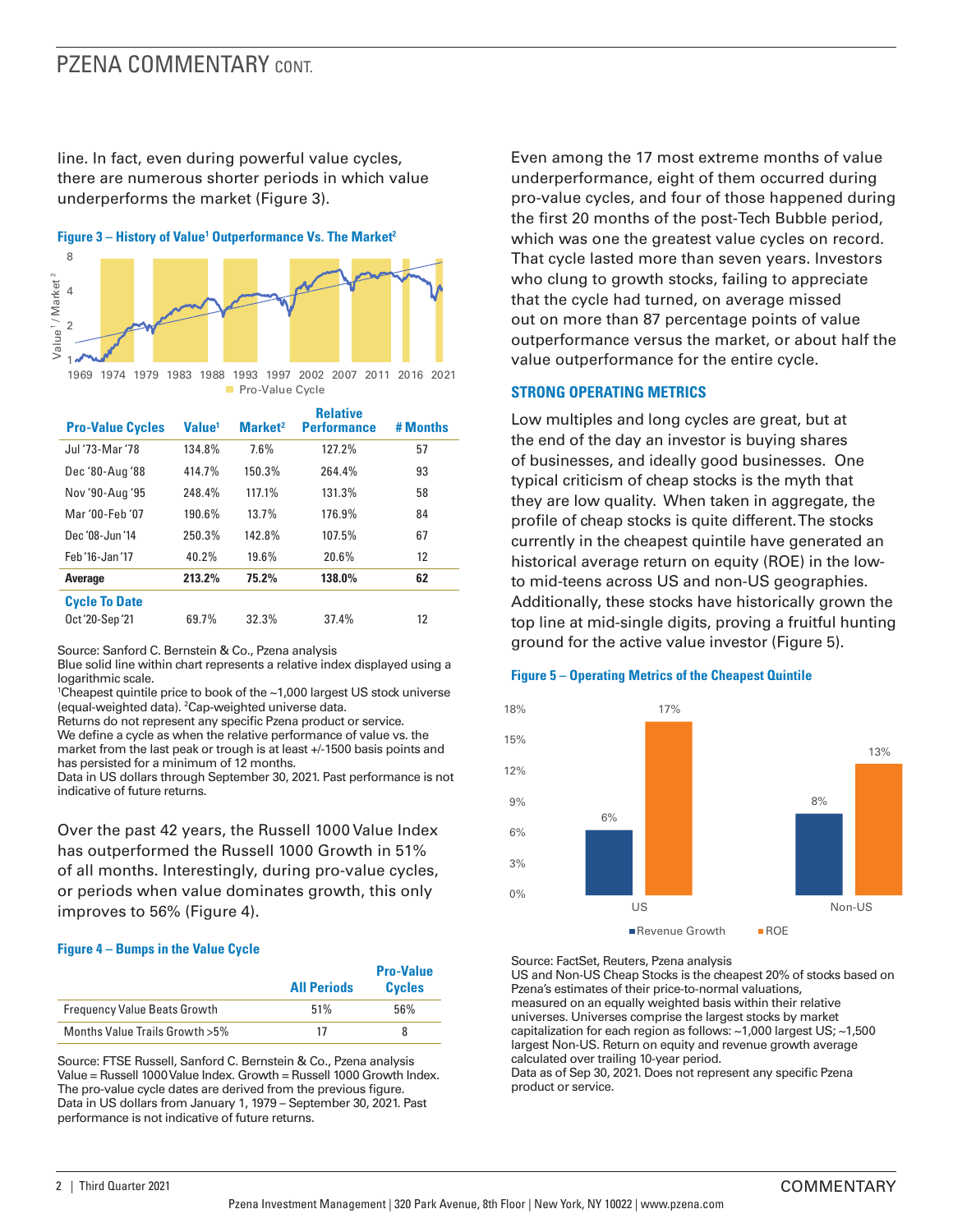## **POWERFUL EARNINGS GROWTH AT A SIGNIFICANT DISCOUNT**

Value stocks were hit particularly hard, as the world went into lockdown in 2020. As stocks recover from COVID-19, Wall Street analysts are projecting earnings of value stocks to grow at more than a 20% compound annual growth rate (Figure 6). We believe supply chain disruptions and the Delta variant of COVID-19 will not negate an eventual full economic recovery, though could lead to a more protracted one, which should extend the associated outperformance of value stocks.

#### **Figure 6 – 2020 – 2023E Earnings Growth (CAGR) is Faster Among Cheaper Stocks**



Source: FactSet, Pzena analysis

Full year 2023 earnings based on consensus estimates and pricing as of September 30, 2021.

US and Non-US Growth is the Russell 1000 Growth Index and MSCI ACWI ex USA Growth Index.

US and Non-US Value is the Russell 1000 Value Index and MSCI ACWI ex USA Value Index.

US and Non-US Cheapest Quintile is the cheapest 20% of stocks based on Pzena's estimates of their price-to-normal valuations,

measured on an equally weighted basis within their relative universes. Universes comprise the largest stocks by market capitalization for each region as follows: ~1,000 largest US; ~1,500 largest Non-US.

The cheapest stocks are projected to grow slightly faster than growth stocks the next few years, while trading at a roughly 60% discount (Figure 7).

## **Figure 7 - 2023E Multiples**

|                         | US    | <b>Non-US</b> |
|-------------------------|-------|---------------|
| Growth Index            | 25.8x | 19.5x         |
| Value Index             | 16.2x | 9.9x          |
| Cheapest Quintile (P/N) | 10.9x | 7.1x          |

Source: FactSet, Pzena analysis

Full year 2023 earnings based on consensus estimates and pricing as of September 30, 2021.

US and Non-US Growth is the Russell 1000 Growth Index and MSCI ACWI ex USA Growth Index.

US and Non-US Value is the Russell 1000 Value Index and MSCI ACWI ex USA Value Index.

US and Non-US Cheapest Quintile is the cheapest 20% of stocks based on Pzena's estimates of their price-to-normal valuations,

measured on an equally weighted basis within their relative universes. Universes comprise the largest stocks by market capitalization for each region as follows: ~1,000 largest US; ~1,500 largest Non-US.

## **CONCLUSION – MAINTAIN FOCUS**

Pro-value cycles have never happened in a straight line, and the current cycle is no different. Supply chain disruptions and COVID-19 variants may impact the timing of the recovery, but value stocks should continue to see earnings recover at a more rapid pace than the rest of the market over the next couple of years, as the economic recovery continues to take hold. We believe the ability to purchase high quality companies at low-teens earnings yields is what enduring value cycles are made of.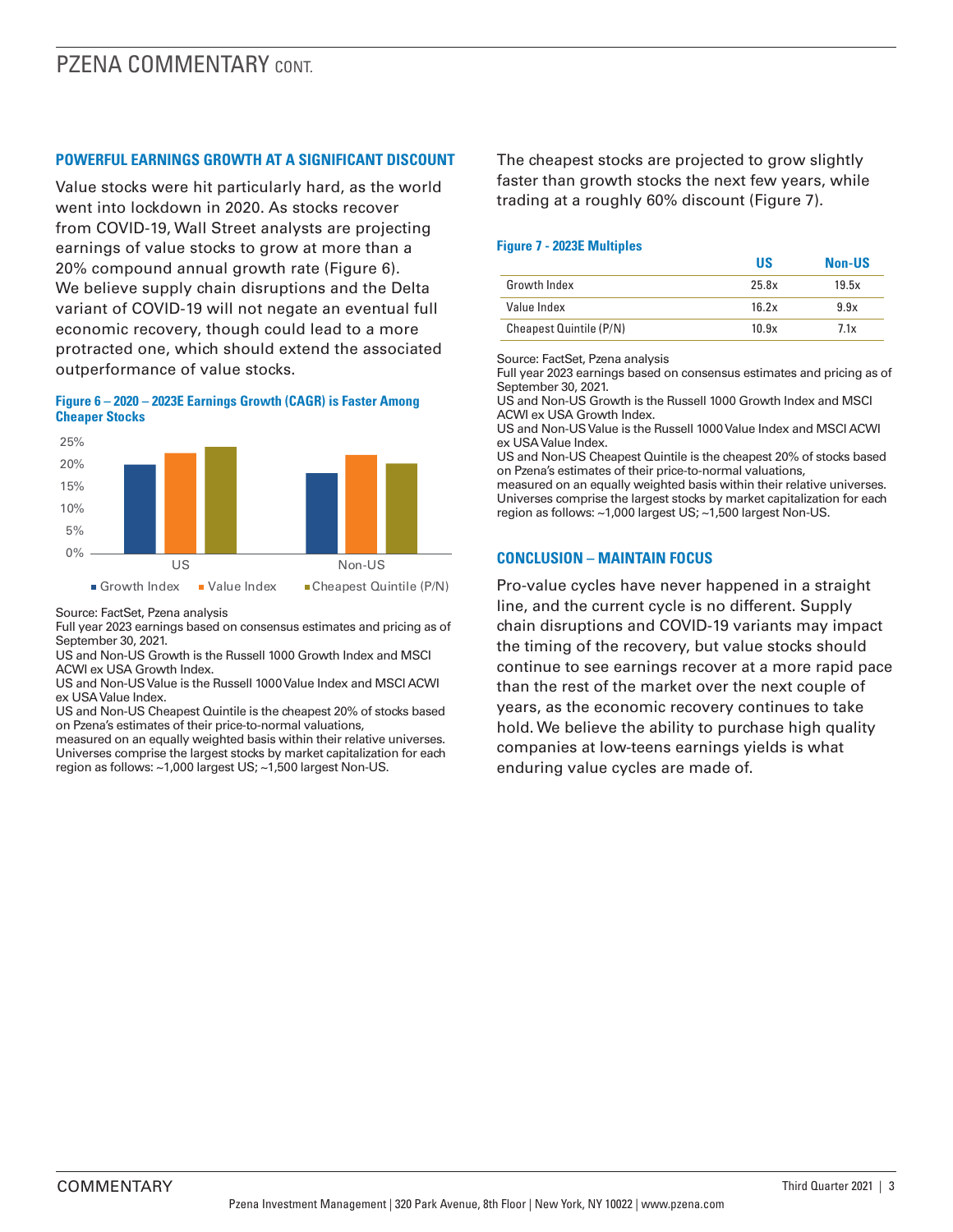# FURTHER INFORMATION

*These materials are intended solely for informational purposes. The views expressed reflect the current views of Pzena Investment Management ("PIM") as of the date hereof and are subject to change. PIM is a registered investment adviser registered with the United States Securities and Exchange Commission. PIM does not undertake to advise you of any changes in the views expressed herein. There is no guarantee that any projection, forecast, or opinion in this material will be realized. Past performance is not indicative of future results. All investments involve risk, including risk of total loss.*

*This document does not constitute a current or past recommendation, an offer, or solicitation of an offer to purchase any securities or provide investment advisory services and should not be construed as such. The information contained herein is general in nature and does not constitute legal, tax, or investment advice. PIM does not make any warranty, express or implied, as to the information's accuracy or completeness. Prospective investors are encouraged to consult their own professional advisers as to the implications of making an investment in any securities or investment advisory services.*

*London Stock Exchange Group plc and its group undertakings (collectively, the "LSE Group"). ©LSE Group 2020. FTSE Russell is a trading name of certain of the LSE Group companies. Russell® is a trade mark of the relevant LSE Group companies and is used by any other LSE Group company under license. All rights in the FTSE Russell indexes or data vest in the relevant LSE Group company which owns the index or the data. Neither LSE Group nor its licensors accept any liability for any errors or omissions in the indexes or data and no party may rely on any indexes or data contained in this communication. No further distribution of data from the LSE Group is permitted without the relevant LSE Group company's express written consent. The LSE Group does not promote, sponsor or endorse the content of this communication.*

*The Russell 1000® Value Index measures the performance of the large-cap value segment of the US equity universe. It includes those Russell 1000® companies with lower price-to-book ratios and lower expected growth values. The Russell 1000® Growth Index measures the performance of the large-cap growth segment of the US equity universe. It includes those Russell 1000® companies with higher price-to-book ratios and higher forecasted growth values. The indices cannot be invested in directly.*

*The MSCI information may only be used for internal use, may not be reproduced or redisseminated in any form and may not be used as a basis for or a component of any financial instruments or products or indices. None of the MSCI information is intended to constitute investment advice or a recommendation to make (or refrain from making) any kind of investment decision and may not be relied on as such. Historical data and analysis should not be taken as an indication or guarantee of any future performance analysis, forecast or prediction. The MSCI information is provided on an "as is" basis and the user of this information assumes the entire risk of any use made of this information. MSCI, each of its affiliates and each other person involved in or related to compiling, computing or creating any MSCI information (collectively, the MSCI Parties) expressly disclaims all warranties (including, without limitation, any warranties of originality, accuracy, completeness, timeliness, non-infringement, merchantability and fitness for a particular purpose) with respect to this information. Without limiting any of the foregoing, in no event shall any MSCI party have any liability for any direct, indirect, special, incidental, punitive, consequential (including, without limitation, lost profits) or any other damages.*

*The MSCI ACWI ex USA Value Index is a free float-adjusted market capitalization index that is designed to measure developed and emerging market equity performance, excluding the U.S., capturing large and mid-cap securities*  exhibiting overall value style characteristics. The MSCI ACWI ex USA Growth Index is a free float-adjusted market *capitalization index that is designed to measure developed and emerging market equity performance, excluding the U.S., capturing large and mid-cap securities exhibiting overall growth style characteristics. The indices cannot be invested in directly.* 

## *For U.K. Investors Only:*

*This financial promotion is issued by Pzena Investment Management, Ltd. ("PIM UK"). PIM UK is a limited company registered in England and Wales with registered number 09380422, and its registered office is at 34-37 Liverpool Street, London EC2M 7PP, United Kingdom. PIM UK is an appointed representative of Mirabella Advisers LLP, which is authorised and regulated by the Financial Conduct Authority. The Pzena documents are only made available to professional clients and eligible counterparties as defined by the FCA. Past performance is not indicative of future results. The value of your*  investment may go down as well as up, and you may not receive upon redemption the full amount of your original *investment. The views and statements contained herein are those of Pzena Investment Management and are based on internal research.*